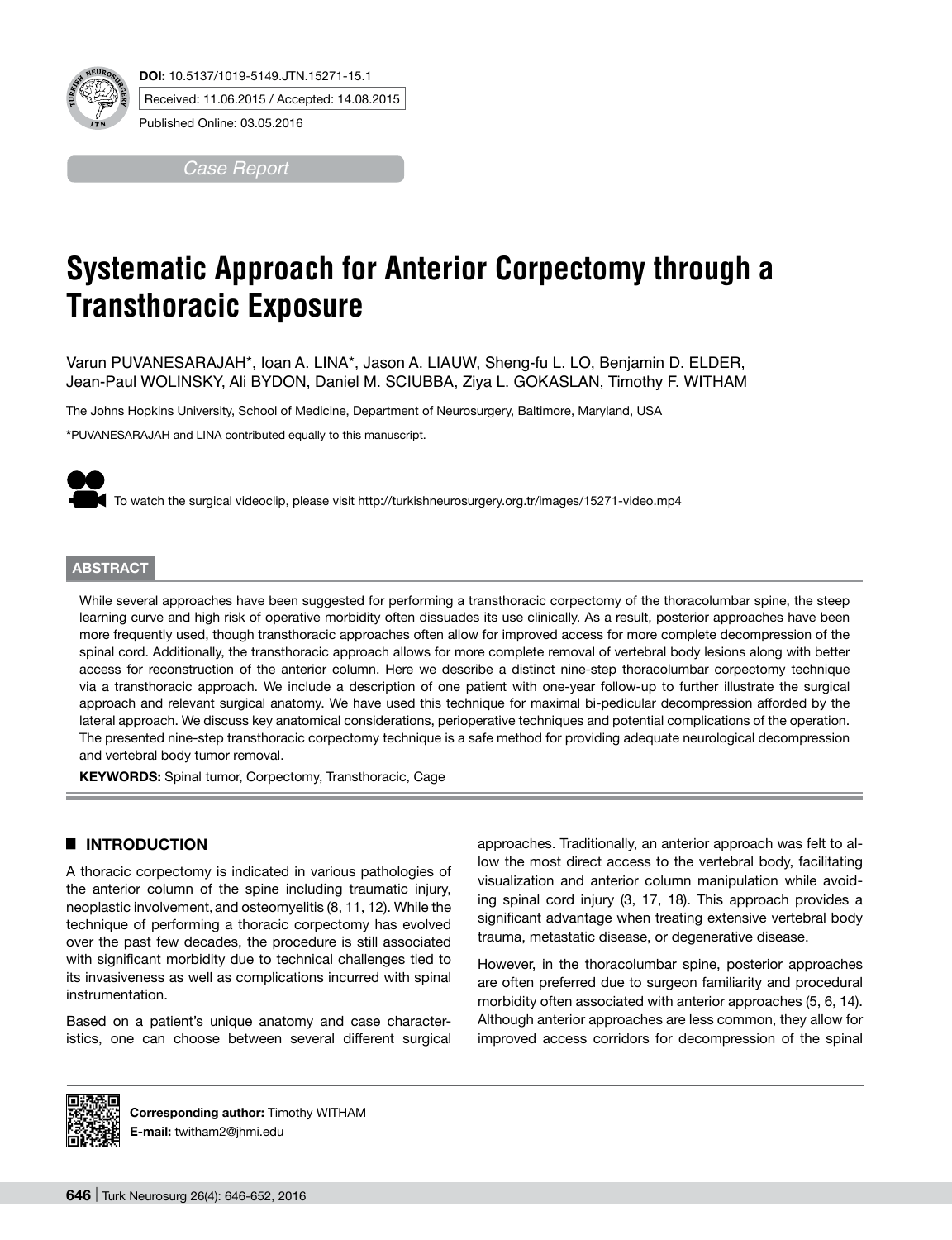cord, and in combination with posterior approaches, allow for circumferential decompression of the spinal cord. Anterior approaches also prove useful in rectifying the compromised load-bearing capacity of the ventral spine caused by osteolytic tumor invasion and pathological fractures, without directly disrupting the posterior elements. Preservation of these posterior elements is important as it helps to maintain stability of the spine.

This manuscript describes a nine-step anterior corpectomy technique, which allows for a full bipedicular ventral decompression of the spinal cord while reducing the risk of surgically related comorbidities. This technique directly addresses the common shortcoming of limited ventral decompression that often occurs with transthoracic corpectomy. From our experience, this technique provides a systematic and safe method for drilling and decompression so as to prevent any iatrogenic cerebrospinal fluid (CSF) leak or spinal cord injury. While this is not a novel technique, the goal of this work is to provide a comprehensive presentation of the approach along with a case study, with a review of surgical anatomy and relevant clinical pearls based on our experience.

# █ **CASE REPORT**

A 61-year old female presented with significant upper low back pain (8/10). She was previously diagnosed with breast cancer and imaging revealed a metastatic lesion in the T12 vertebral body (Figure 1A, B). The patient experienced minimal weakness secondary to pain. Various treatment options were explored including radiation therapy. However, it was determined that given instability, radiation would not adequately ameliorate the patient's pain. Thus, a corpectomy with anterior reconstruction was planned.

Adequate tumor debulking was achieved with an anterior corpectomy technique (Figure 2A-C). During the procedure the patient's estimated blood loss was 300 ml. Other than pain



**Figure 1:** Preoperative images depicting the lesion. **A)** Axial MRI. **B)** Sagittal MRI.

**Figure 2:** Images demonstrating successful corpectomy with cage placement. **A)** Intraoperative AP X-ray **B)** Postoperative lateral X-ray **C)** Postoperative sagittal CT myelogram.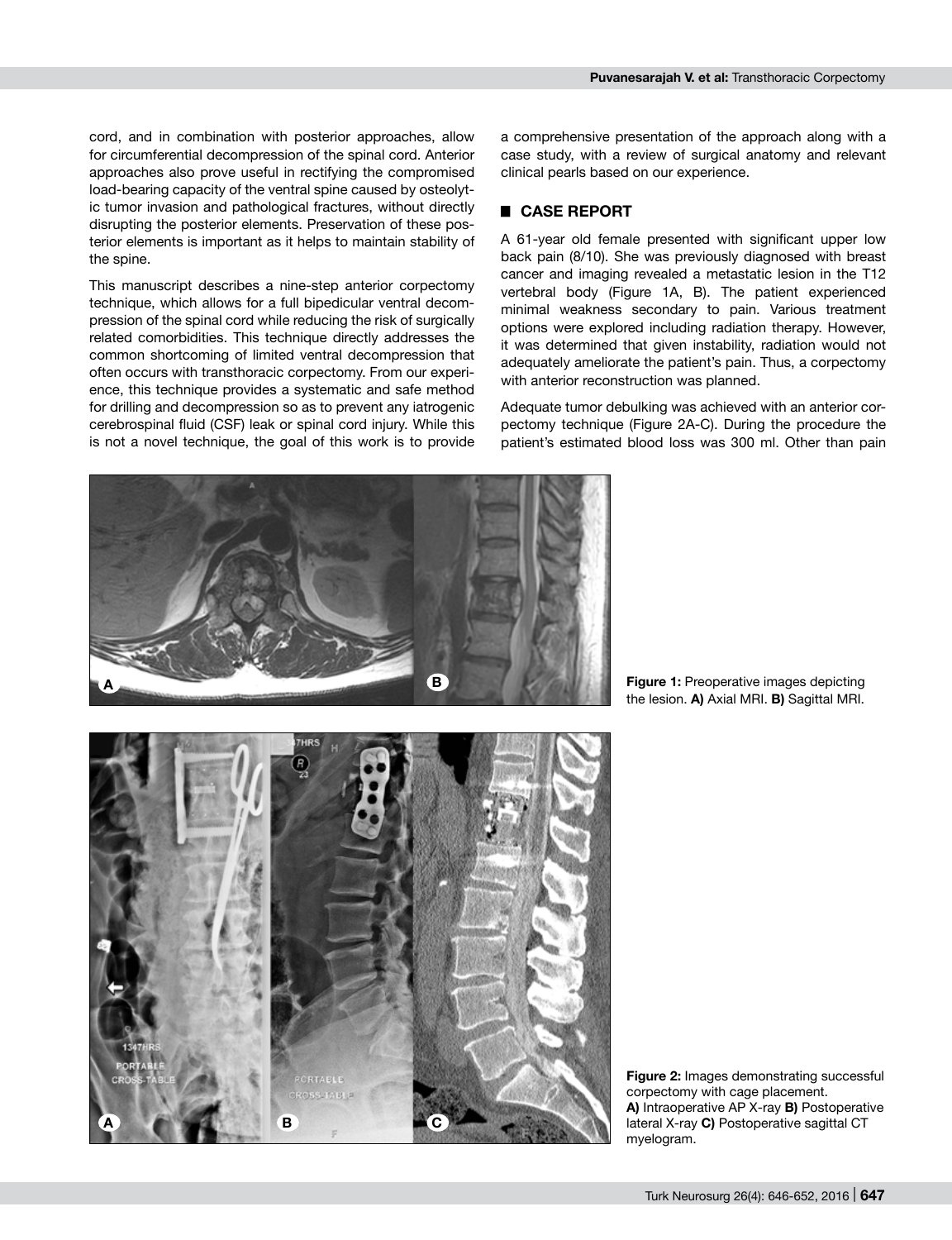at the site of chest tube placement, the patient did not have any intraoperative or anesthetic complications. The remainder of the patient's five-day post-operative hospital stay was uncomplicated and her pain was significantly improved at discharge. The patient was treated with stereotactic radiosurgery two weeks after the procedure to ensure local control. Since her procedure, the patient has been pain free with no evidence of local tumor recurrence over the past year.

#### **Operative Technique**

First, we describe the thoracotomy and thoracoabdominal approaches and considerations. This is followed by the full corpectomy description (Video).

#### **Choosing an Approach**

The selection of a right or left sided approach is determined by several factors. If an extravertebral malignancy requires resection, the side with the greatest tumor bulk is chosen for approach while taking into consideration any intrathoracic organ involvement. For instance, if pulmonary function is poor or pulmonary metastases are observed necessitating pulmonary resection, a double lumen endotracheal tube should be used. However, if pulmonary function is normal and no pulmonary metastases are present, a single-lumen endotracheal tube should suffice. In patients who have had previous thoracic operations, the contralateral hemithorax should be selected to mitigate the risk of prolonged postoperative air leaks and increased chest tube time, presumably leading to lower rates of infection.

For T4-T6 thoracotomies, we recommend approaching the spine from the right side, as the descending aorta and aortic arch can complicate the approach from the left side. However, below T6, it is easier to approach from the left side as the liver can limit the approach from the right. Furthermore, the inferior vena cava is present in the right hemithorax and is much more difficult to repair than the aorta should inadvertent vascular injury occur.

#### **Thoracotomy (T3-T11)**

T3 is generally regarded as a transitional level between the thoracic apex and the remainder of the upper thoracic cavity. An anterolateral thoracotomy is recommended for the upper thoracic region from T3 to T10, though the scapula is an important consideration. Above T7, which marks the caudal end of the scapula and corresponds to the bottom of the sixth rib, a transthoracic approach necessitates mobilization of the scapula. To release and elevate the scapula, the patient's arm is fully abducted and internally rotated such that the scapula is elevated, thus preventing obstruction of the surgical corridor. Complete mobilization of the scapula entails isolating and cutting the rhomboids and trapezius muscles off the lower edge of the scapula.

Due to the changing caudal angulation of the ribs from T3- T12, we generally recommend resecting ribs based on the vertebral level of interest, as described in Table I. While these guidelines are useful for planning a thoracotomy, an intraoperative x-ray with a radiopaque marker often helps to select the best rib for resection prior to draping. A preoperative x-ray confirms the optimal patient position on the table and facilitates interpretation of subsequent x-rays. The intercostal neurovascular bundle and muscles must also be detached before two lateral cuts are made to allow removal of the lateral-most section of the rib (Figure 3A, B).

#### **Thoracoabdominal Approach (T12-L2)**

To gain simultaneous access to T12 and L1, one needs to gain access to the retroperitoneal space in order to expose adequate vertebral body surface area for plate fixation. To limit the incision size, we use a modified 10<sup>th</sup> rib approach, where only the posterior portion of the  $10<sup>th</sup>$  rib is cut enabling detachment of the posterior portion of the diaphragm. By dividing only the posterior most portion of the diaphragm, the chance of accidentally entering the peritoneal cavity is limited, since going through the posterior extension of the diaphragm places the exposure over the retroperitoneal fat. In the case of an iatrogenic peritoneal opening, one can either suture the opening if it is small, or widen the opening to prevent any chance of bowel strangulation if bowel were to herniate through the peritoneal opening.

Upon exposure of the intrathoracic space and diaphragm, the ipsilateral lung is deflated and retracted allowing access to the retroperitoneal cavity following the detachment of the posterior portion of the diaphragm. The requisite surgical manipulation of the diaphragm has been reviewed in detail previously (1). It should be highlighted that the diaphragm is innervated centrifugally; therefore, any cut through the diaphragm leads to paralysis of the remaining muscle cuff extending radially from the cut. A two-inch diaphragmatic cuff is retained to facilitate reapproximation at the time of closure. The diaphragmatic incision should extend directly to the midpoint of its insertion on the vertebral body of T12 (Figure 3C, D).

#### **Corpectomy (Table II, Figure 4)**

After visualization and confirmation of the correct level with a localizing needle, the parietal pleura is incised and reflected ventrally. For procedures where partial corpectomies are required to remove an intervertebral disc, our institution has advocated utilization of a technique of polymethylmethacrylate marking of the vertebral body for elective cases in the thoracic spine. This technique helps to facilitate radiographic localization of the correct level without the need to count

**Table I:** Guidelines for Rib Removal by Targeted Vertebral Level

| Vertebral body of<br>primary involvement | <b>Removed rib</b>                                             |
|------------------------------------------|----------------------------------------------------------------|
| T3, T4                                   | 4 <sup>th</sup>                                                |
| T5. T6                                   | 5 <sup>th</sup>                                                |
| T7. T8                                   | One level above (for T7,<br>remove $6th$ rib, etc.)            |
| T9-T12                                   | Two levels above (for T9,<br>remove 7 <sup>th</sup> rib, etc.) |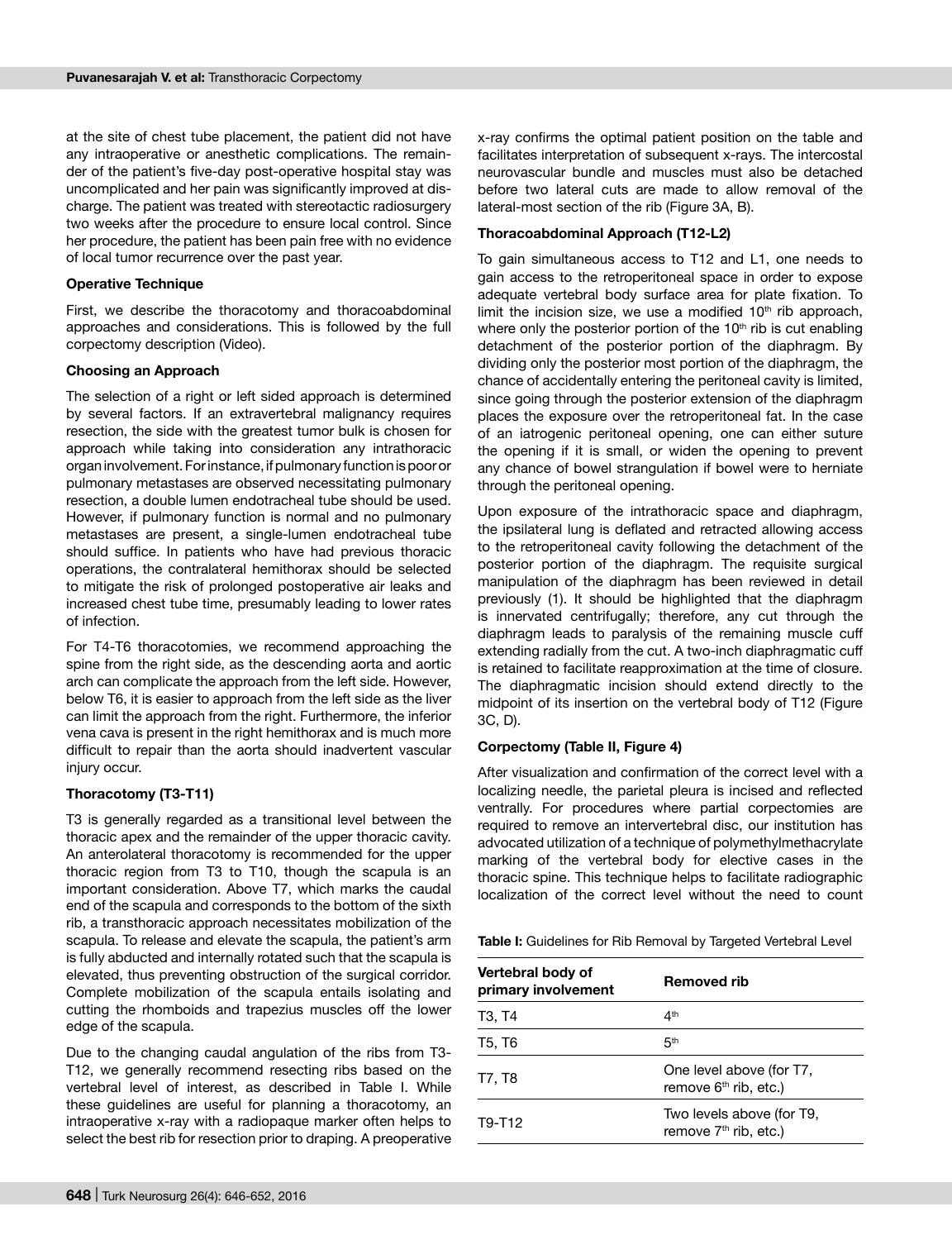

**Figure 3:** 3D computer-assisted designs demonstrating key steps of the thoracoabdominal approach. **A)** Cutting of the rib; **B)** Retraction of the ribs; **C)** Cutting the diaphragm; **D)** Retraction of retroperitoneal fat; **E)** Placement of an expandable cage; **F)** Placement of anterior plate and screws.



**Figure 4:** 3D computer-assisted designs describing each step of the nine-step corpectomy technique as detailed in Table II.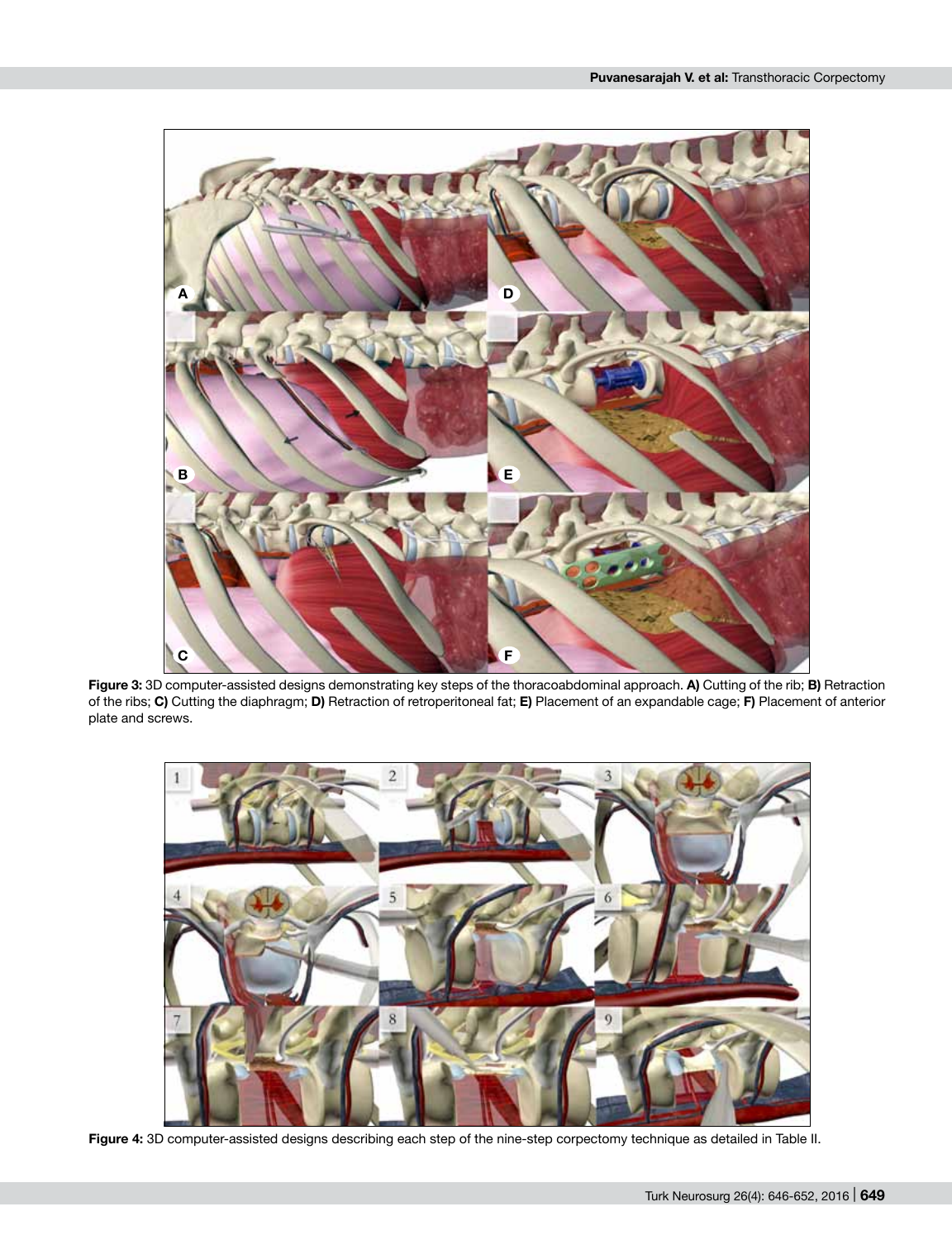**Table II:** Summary of Nine-Step Corpectomy Technique

| Step           | <b>Description</b>                                                                                                                            |
|----------------|-----------------------------------------------------------------------------------------------------------------------------------------------|
|                | Make a rectangular cut into anterior vertebral body.                                                                                          |
| $\overline{c}$ | Electrocauterize around the rib head to sever the remaining muscle attachments and remove rib head, thus exposing<br>the ipsilateral pedicle. |
| 3              | Drill out ipsilateral pedicle, being careful to leave the shell of bone on the medial aspect of the pedicle.                                  |
| 4              | Drill the contralateral pedicle, likewise ensuring to leave a cortical shell of bone on the medial aspect of the<br>contralateral pedicle.    |
| 5              | Remove bulk of the inferior and superior intervertebral disks to expose adjacent endplates.                                                   |
| 6              | Diamond burr the superior endplate at site of PLL attachment. Burring should commence at the junction of the<br>superior endplate and PLL.    |
|                | Bone should be removed from the vertebral body in a piecemeal fashion with a Kerrison punch, working in a superior<br>to inferior direction.  |
| 8              | Use a nerve hook to slowly isolate the PLL from the thecal sac.                                                                               |
| 9              | Remove the ipsilateral and contralateral pedicle cortical remnants and the PLL.                                                               |
|                |                                                                                                                                               |

levels from the sacrum or cervical spine to the level of interest (11). Ligation and transection of segmental vessels at the corpectomy level and those levels above and below the surgical site, that will ultimately hold fusion instrumentation, is then performed. At this point, the anterolateral face of the target vertebral level should be completely exposed.

The technique for a complete corpectomy and bilateral pedicular decompression consists of nine steps (Figure 4). First, a rectangular cut is made into the anterior vertebral body with either an ultrasonic bone scalpel or a high-speed drill (Step 1). Next, an electrocautery tool is used to sever any remaining muscle attachments from the rib head, which is subsequently removed with either a drill or rongeur (Step 2). The subcortical bone of the ipsilateral pedicle is then drilled out with either a matchstick or diamond burr while being careful to leave a thin shell of bone on the medial aspect of the pedicle (Step 3). A matchstick burr is often used to core out a majority of the cancellous bone and then a larger diamond burr is used when approaching the cortical shell. The contralateral pedicle is then similarly drilled (Step 4). However, it can be more technically challenging given that drilling posteriorly along the contralateral pedicle requires angulation of the drill. The thin layer of bone is retained on the medial aspect of the pedicle to protect the cord from injury during drilling. Once the pedicles are reduced, the bulk of the inferior and superior intervertebral disks are resected to expose adjacent endplates, leaving behind small nubs at the posterior longitudinal ligament (PLL) attachment to the endplates (Step 5).

The superior endplate is then drilled with a diamond burr at the precise location where the PLL attaches to the superior endplate (Step 6), allowing for future detachment of the PLL. At this point, the remaining cortical shell of the vertebral body and the PLL can be removed in a piecemeal fashion with a Kerrison punch, beginning at the entry site adjacent to the superior endplate that has already been exposed with the diamond burr (Step 7). This start site is important as it allows

cranial positioning above the shoulder of the nerve root. All Kerrison bites are directed from the superior to inferior direction so as to limit the probability of contacting the nerve root.

A nerve hook is subsequently used to slowly isolate the PLL from the dura (Step 8). After this step is completed, the remaining cortical bone fragments of the ipsilateral and contralateral pedicles, the PLL, and the remaining intervertebral discs, are removed all at once, completing the corpectomy (Step 9)

In the case of an oncological resection, the PLL may be infiltrated by tumor, and this maneuver will increase the chance of a gross total resection. Occasionally the Cavitron Ultrasonic Aspirator (ValleyLab, Inc, Boulder, CO) is useful when the tumor consistency is too soft for the high-speed drill, yet too solid for regular suction devices. Additionally, patients who have had prior radiation treatments may also present with PLL adhesions to the dura. In these cases, given the higher risk of CSF leak, it is important to consider the use of muscular flaps as an additional barrier to prevent CSF drainage into the lungs. At the completion of resection, the endplates of the vertebral bodies above and below should be fully visualized and free of both disc and gross tumor.

The procedure is finalized with anterior reconstruction of the defect. This can be accomplished with an expandable cage, a mesh cage, a bone graft, or polymethylmethacrylate cement. The use of an expandable cage with additional anterior plate placement for translational stability is demonstrated in figures 3E and 3F. The rib head can serve as a good landmark for anterior plate placement, particularly at cephalad thoracic levels (13).

Once the corpectomy is complete, the surgeon should check for potential air leaks of the pleural cavity to prevent pneumothorax. Additionally, a chest tube should be placed at the apex of the lung to allow trapped air and blood to escape.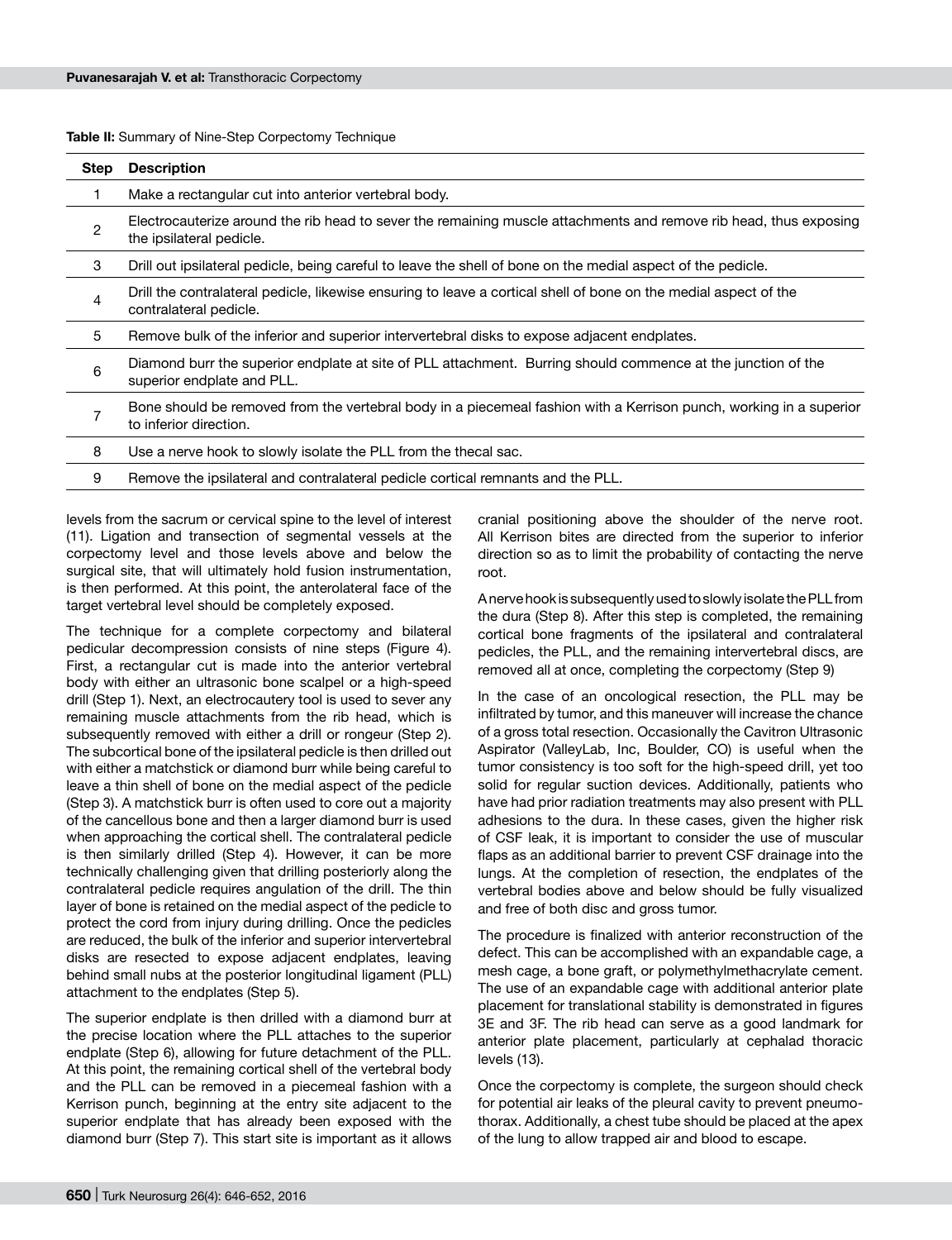# █ **DISCUSSION**

The presented anterior approach allows for direct visualization of the anterior column, which is necessary for successful implementation of the corpectomy technique described above. This technique is highly effective in ensuring full removal of a vertebral body and both pedicles, which is the most complete method for neurological decompression short of a full 360º approach. Although this technique has been described previously, this work provides a detailed description and analysis of the approach, to serve as a surgical guide for mastery of this complex procedure. These approaches have been previously reviewed by Fourney and Gokaslan (7) but have been included here as mastery of this approach is necessary for successful transthoracic corpectomy.

Although this technique is very useful, it may be relatively contraindicated in certain patient populations. For example, anterior thoracic approaches should not be used in patients with lungs that are too frail to accommodate positive pressure ventilation. Other contraindications include previous breach of the thoracic cavity and hemodynamic instability (4).

Additionally, there are specific perioperative complications observed with anterior approaches that are not seen with posterior approaches. Not surprisingly, an increased risk of pulmonary complications has been observed. Such complications include atelectasis, pulmonary embolus, pneumothorax, and pleural effusion (5, 6). Intercostal neuralgia and significant pain has also been reported (14). The overall complication rate for the anterior approach has been estimated to be around 11-11.5% (5, 6). Another issue is that breach of the dura and resultant CSF leak is a reported occurrence that can complicate these procedures. A CSF-pleural fistula can occur, which may ultimately require re-exploration of the surgical site and prove difficult to repair (15). Some of the clinical pearls illustrated in this manuscript may help to avoid this complication, thus reducing a significant source of morbidity in transthoracic corpectomy patients.

Some of these complications also could potentially be avoided by employing a posterior approach, though the posterior approach has its own inherent limitations and complications. Posterior approaches significantly limit a surgeon's working space, are technically demanding, and can result in cord injury (10). They also limit the amount of anterior decompression that can be performed, as minimal manipulation of the thoracic spinal cord can safely be performed. Furthermore, posterolateral approaches, such as the lateral extracavitary approach, have been associated with excessive blood loss and postoperative pain due to extensive muscle manipulation (2, 9, 16). In general, we recommend choosing a surgical approach that best addresses the location of the surgical pathology. For instance, in the thoracic spine, the transthoracic approach provides the safest corridor for pathology ventral/ medial to the thecal sac, as no manipulation of the spinal cord is needed. A costotransversectomy can also be used, though in a costotransversectomy approach it can be challenging to adequately decompress pathology immediately ventral to the spinal cord. A transpedicular approach does not typically allow for any access directly ventral to the spinal cord. Finally, a midline posterior approach is only useful for addressing pathology dorsal to the spinal cord in the thoracic spine.

# █ **CONCLUSION**

We have described an effective technique for anterior thoracic corpectomies. A key benefit of the presented approach and corpectomy technique is that it allows for full spinal cord protection while fully removing the vertebral body, thus allowing for adequate neurological decompression and tumor or bone fragment removal in a safe manner.

## █ **Acknowledgments**

Benjamin D. Elder: This article reflects the views of the author and should not be construed to represent the FDA's views or policies.

C. Rory Goodwin: Supported by the UNCF-Merck Postdoctoral Fellowship and an Award from the Burroughs Wellcome Fund

Ali Bydon: Recipient of a research grant from DePuy Spine and serves on the clinical advisory board of MedImmune, LLC

Ziya L. Gokaslan: Disclosures of stock ownership in US Spine and Spinal Kinetics, consulting, speaking and teaching for the AO Foundation and research support from DePuy, NREF, AO Spine, and AO North America

Timothy F. Witham: Recipient of research funding from Eli Lily and Company; research support from the Gordon and Marilyn Macklin Foundation

Daniel M. Sciubba: Consultant for DePuy, Medtronic, Nuvasive, and Globus

## █ **REFERENCES**

- 1. Baaj AA, Papadimitriou K, Amin AG, Kretzer RM, Wolinsky JP, Gokaslan ZL: Surgical anatomy of the diaphragm in the anterolateral approach to the spine: a cadaveric study. J Spinal Disord Tech 27: 220-223, 2014
- 2. Benzel EC: The lateral extracavitary approach to the spine using the three-quarter prone position. J Neurosurg 71: 837- 841, 1989
- 3. Chen LH, Chen WJ, Niu CC, Shih CH: Anterior reconstructive spinal surgery with Zielke instrumentation for metastatic malignancies of the spine. Arch Orthop Trauma Surg 120: 27- 31, 2000
- 4. Donahue JM, Smith MA, Battafarano RJ: Complications of thoracoscopy. In: Mulholland MW, (ed). Complications in Surgery. Philadelphia: Wolters Kluwer/Lippincott Williams & Wilkins, 2011:320-327
- 5. Faciszewski T, Winter RB, Lonstein JE, Denis F, Johnson L: The surgical and medical perioperative complications of anterior spinal fusion surgery in the thoracic and lumbar spine in adults. A review of 1223 procedures. Spine (Phila Pa 1976) 20: 1592-1599, 1995
- 6. Fessler RG, Sturgill M: Review: Complications of surgery for thoracic disc disease. Surg Neurol 49: 609-618, 1998